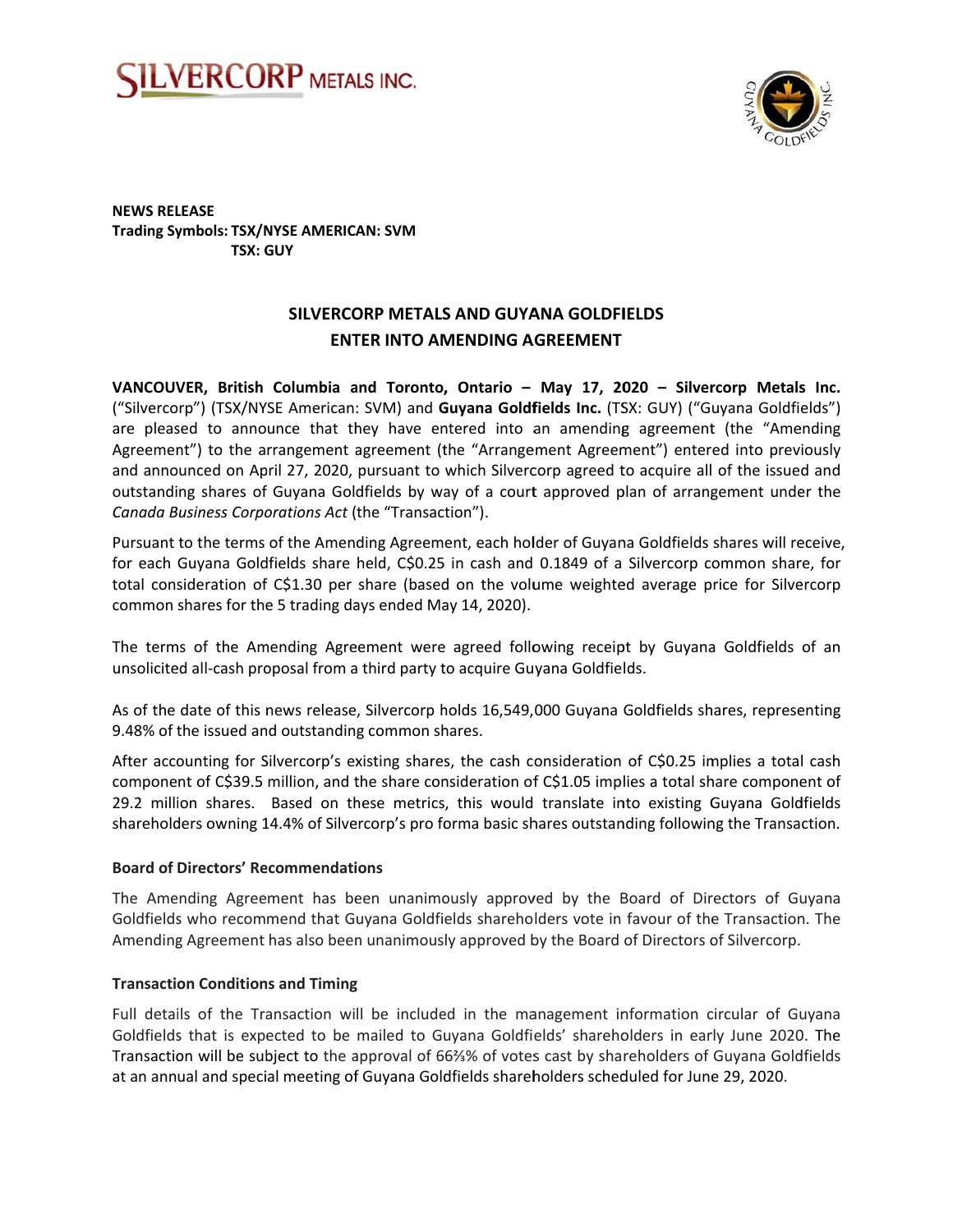Commensurate with the increase in consideration, valuing Guyana Goldfields at approximately C\$227 million, the Amending Agreement provides for an increase in the termination fee to C\$9.0 million, which is to be paid by Guyana Goldfields to Silvercorp if the Arrangement Agreement is terminated in certain specified circumstances. Other than as described herein, the terms of the Transaction remain unamended, including the terms of the interim loan facility.

None of the securities to be issued pursuant to the Transaction have been or will be registered under the *United States Securities Act of 1933*, as amended (the "U.S. Securities Act"), or any state securities laws, and any securities issuable in the Transaction are anticipated to be issued in reliance upon available exemptions from such registration requirements pursuant to Section  $3(a)(10)$  of the U.S. Securities Act and applicable exemptions under state securities laws. This press release does not constitute an offer to sell or the solicitation of an offer to buy any securities.

Shareholders who have questions regarding the Transaction should contact Guyana Goldfields' strategic shareholder advisor and proxy solicitation agent Kingsdale Advisors at 1‐800‐775‐1986, or collect call outside North America at 416-867-2272, or by e-mail at contactus@kingsdaleadvisors.com.

## **About Silvercorp**

Silvercorp is a profitable Canadian mining company producing silver, lead and zinc metals in concentrates from mines in China. The Company's goal is to continuously create healthy returns to shareholders through efficient management, organic growth and the acquisition of profitable projects. Silvercorp balances profitability, social and environmental relationships, employees' wellbeing, and sustainable development.

#### **About Guyana Goldfields**

Guyana Goldfields Inc. is a Canadian based gold producer primarily focused on the exploration, development and operation of gold deposits in Guyana, South America.

### **For further information**

## **Silvercorp Metals Inc.**

Lon Shaver Vice President Phone: (604) 669‐9397 Toll Free 1(888) 224‐1881 Email: investor@silvercorp.ca Website: www.silvercorp.ca

## **Guyana Goldfields Inc.**

Annie Sismanian Vice President, Corporate Finance & Investor Relations Phone: (416) 933‐5495 Email: asismanian@guygold.com Website: www.guygold.com

#### *CAUTIONARY DISCLAIMER ‐ FORWARD LOOKING STATEMENTS*

*Certain of the statements and information in this press release constitute "forward‐looking statements" within the meaning of the United States Private Securities Litigation Reform Act of 1995 and "forward‐looking information" within the meaning of applicable Canadian provincial securities laws. Any statements or information that express or involve discussions with respect to predictions, expectations, beliefs, plans, projections, objectives, assumptions or future events or performance (often, but not always, using words or phrases such as "expects", "is expected", "anticipates", "believes", "plans", "projects", "estimates", "assumes", "intends", "strategies", "targets", "goals", "forecasts", "objectives", "budgets", "schedules", "potential" or variations thereof or stating that certain actions, events or results "may", "could", "would", "might" or "will" be taken, occur or be achieved, or the negative of any of these terms and similar expressions) are not statements of historical fact and may be forward‐looking statements or information. Forward‐looking statements or information relate to, among other things: the price*